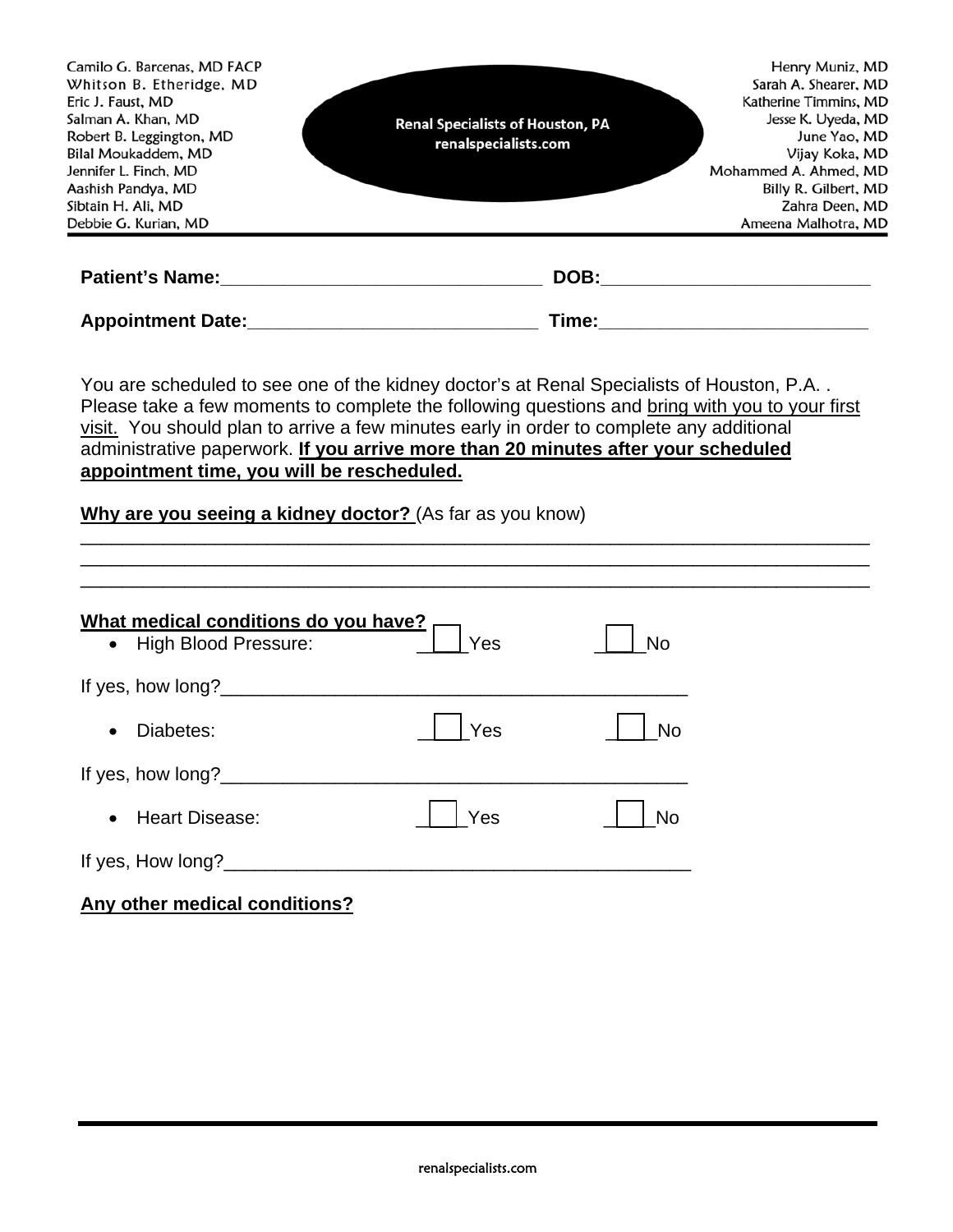#### **Please list any surgeries & approximate dates:**

| <b>SURGERY</b>                                                             |            | <b>DATE</b>          |
|----------------------------------------------------------------------------|------------|----------------------|
|                                                                            |            |                      |
|                                                                            |            |                      |
| Do you smoke?<br>If no, have you ever smoked?<br>If yes, how many per day? | Yes<br>Yes | N <sub>0</sub><br>No |
| Do you drink alcohol?<br>If yes, how often?                                | Yes        | No                   |

**What medications are you currently taking?(**Please include non-prescription medications also)

| <b>Name of Medication</b> | Dose | Frequency |
|---------------------------|------|-----------|
|---------------------------|------|-----------|

### **List any allergies:**

# **Pharmacy info:**

| Phone: $\frac{1}{\sqrt{1-\frac{1}{2}} \cdot \frac{1}{2}}$ | Fax: |  |  |  |
|-----------------------------------------------------------|------|--|--|--|
| Does anyone in your family have/had the following:        |      |  |  |  |

|           | • High Blood Pressure | Yes                        |    |
|-----------|-----------------------|----------------------------|----|
| $\bullet$ | Diabetes              | Yes                        | No |
| $\bullet$ | Kidney Disease        | $\mathrm{v}_{\mathrm{es}}$ | No |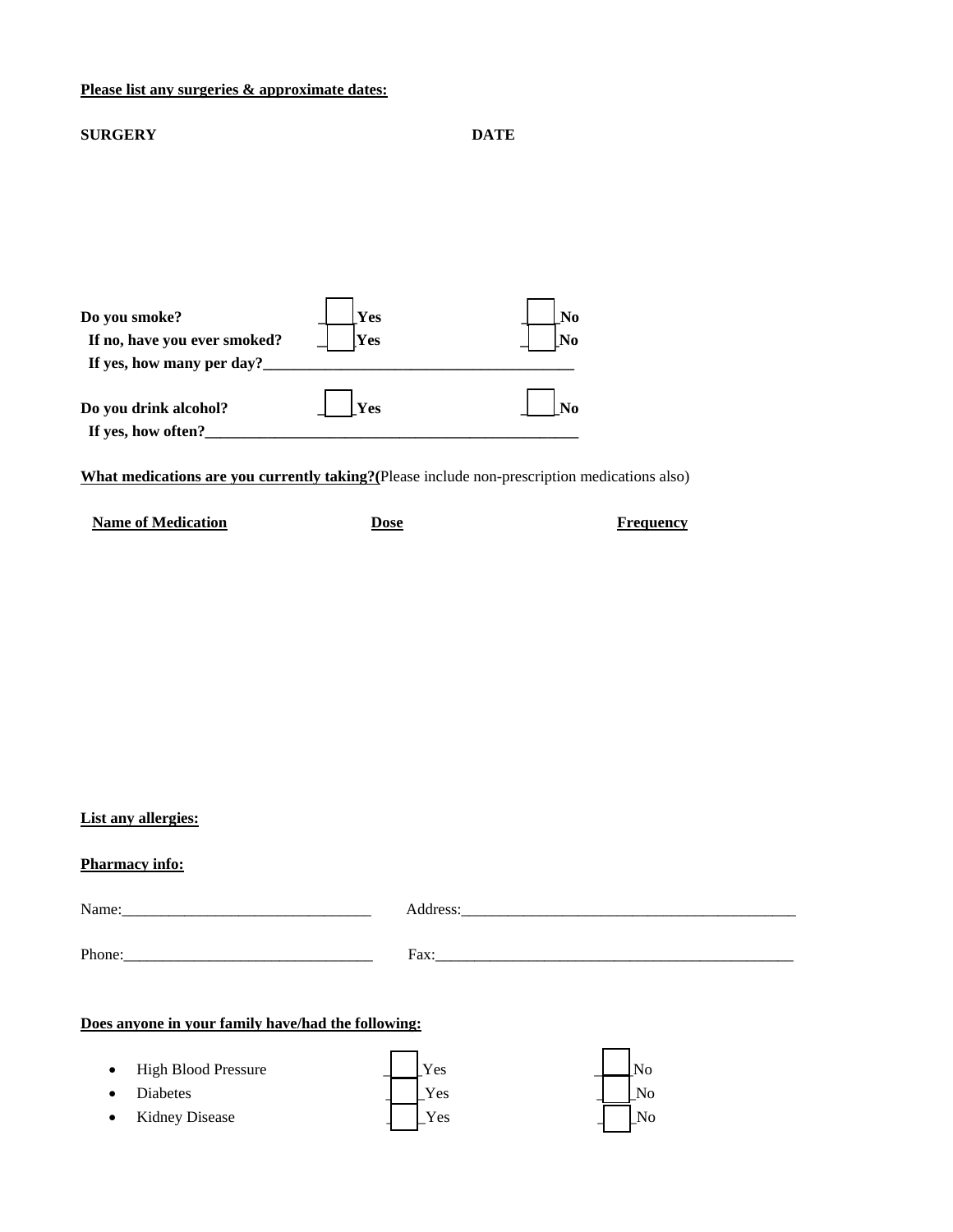**Thank you in advance for completing this form. We look forward to seeing you at you're your scheduled appointment.**

| Camilo G. Barcenas, MD FACP<br>Whitson B. Etheridge, MD<br>Eric J. Faust, MD<br>Salman A. Khan, MD<br>Robert B. Leggington, MD<br>Bilal Moukaddem, MD<br>Aashish Pandya, MD<br>Sibtain H. Ali, MD<br>Humaira K. Chaudhary, MD | Renal Specialists of Houston, P.A.<br>renalspecialists.com<br>Brian S. Armentrout, PA-C |                         | Jennifer L. Finch, MD<br>Henry Muniz, MD<br>Sarah A. Shearer, MD<br>Katherine Timmins, MD<br>Jesse K. Uyeda, MD<br>June Yao, MD<br>Vijay Koka, MD<br>Mohammed A. Ahmed, MD<br>Billy R. Gilbert, MD |        |      |
|-------------------------------------------------------------------------------------------------------------------------------------------------------------------------------------------------------------------------------|-----------------------------------------------------------------------------------------|-------------------------|----------------------------------------------------------------------------------------------------------------------------------------------------------------------------------------------------|--------|------|
| NAME:                                                                                                                                                                                                                         |                                                                                         |                         |                                                                                                                                                                                                    |        |      |
| AGE                                                                                                                                                                                                                           | DATE OF BIRTH:                                                                          | <b>SOCIAL SECURITY:</b> |                                                                                                                                                                                                    |        |      |
| SEX:                                                                                                                                                                                                                          | <b>MARTIAL STATUS:</b>                                                                  | E-MAIL:                 |                                                                                                                                                                                                    |        |      |
| <b>HOME PHONE:</b>                                                                                                                                                                                                            | PAGER:                                                                                  | <b>MOBILE:</b>          |                                                                                                                                                                                                    |        |      |
| <b>ADDRESS:</b>                                                                                                                                                                                                               | CITY:                                                                                   |                         |                                                                                                                                                                                                    | STATE: | ZIP: |
| <b>EMPLOYER:</b>                                                                                                                                                                                                              |                                                                                         | PHONE:                  |                                                                                                                                                                                                    |        |      |
| <b>INSURANCE CO:</b>                                                                                                                                                                                                          |                                                                                         | PHONE:                  |                                                                                                                                                                                                    |        |      |
| ID/ACCT #:                                                                                                                                                                                                                    | GROUP#:                                                                                 | <b>INSURED:</b>         |                                                                                                                                                                                                    |        |      |
| <b>SPOUSE'S NAME:</b>                                                                                                                                                                                                         | <b>SOCIAL SECURITY:</b>                                                                 |                         | DOB:                                                                                                                                                                                               |        |      |
| <b>EMPLOYER:</b>                                                                                                                                                                                                              | PHONE:                                                                                  |                         |                                                                                                                                                                                                    |        |      |
| NEAREST LIVING RELATIVE(not living with you):                                                                                                                                                                                 |                                                                                         |                         |                                                                                                                                                                                                    |        |      |
| PHONE:                                                                                                                                                                                                                        | <b>RELATION TO PATIENT:</b>                                                             |                         |                                                                                                                                                                                                    |        |      |
| <b>REFERRING DOCTOR:</b>                                                                                                                                                                                                      |                                                                                         | PHONE:                  |                                                                                                                                                                                                    |        |      |
| PRIMARY CARE DOCTOR:                                                                                                                                                                                                          |                                                                                         | PHONE:                  |                                                                                                                                                                                                    |        |      |
|                                                                                                                                                                                                                               |                                                                                         |                         |                                                                                                                                                                                                    |        |      |

#### PHYSICIAN AUTHORIZATION AND ASSIGNMENT

I grant permission to Renal Specialists of Houston, PA to release any pertinent information to the above companies and/or government agencies. I also authorize payment of medical benefits to be paid directly to Renal Specialists of Houston, PA if